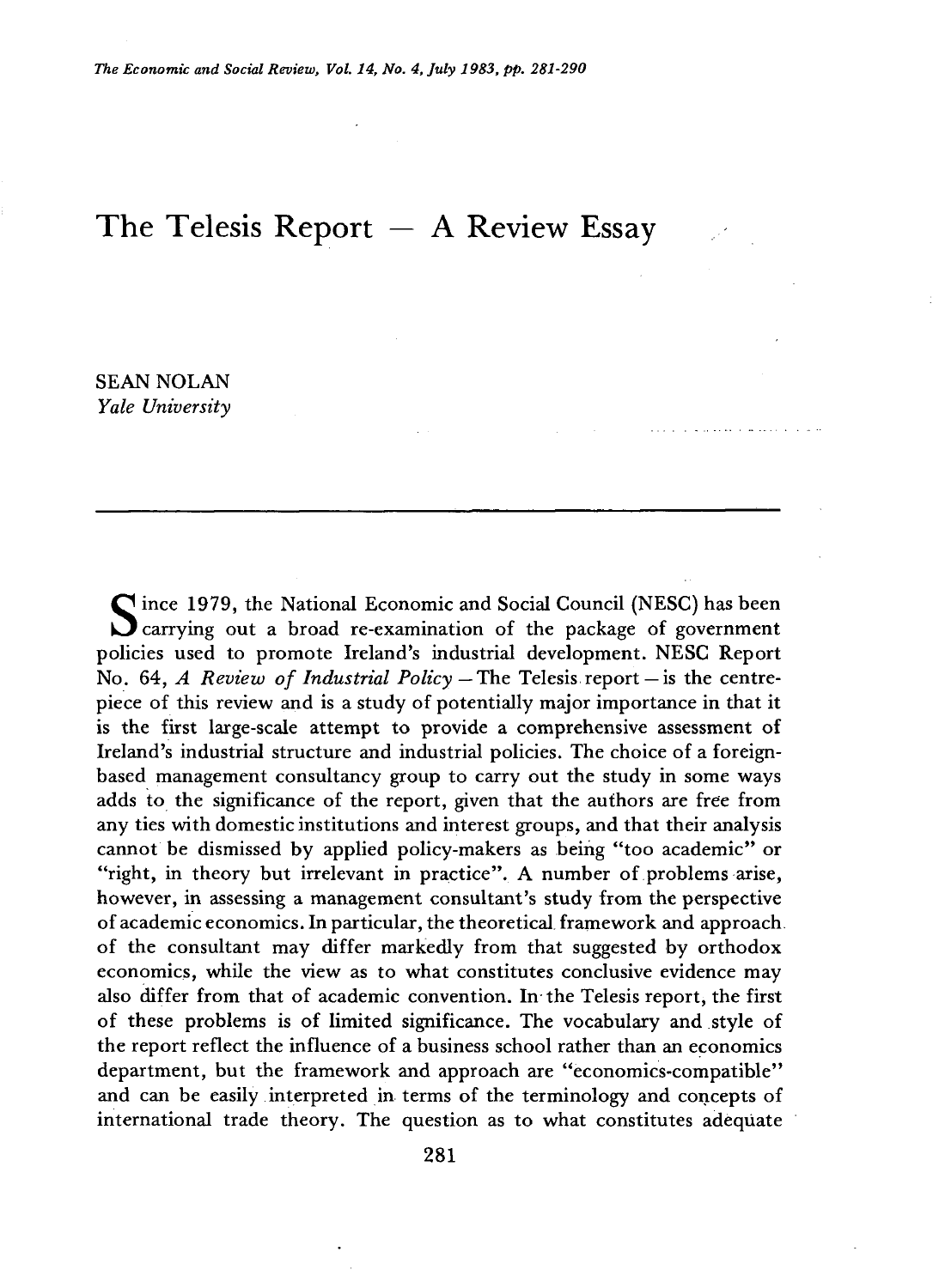**empirical support for a proposition is, however, a more serious problem. Throughout the report, empirical propositions and causal relationships are stated with markedly less support from data and statistical analysis than academic convention would dictate. This feature of the report is in large part made inevitable by the very broad-ranging terms of reference of the study, but leaves most empirical arguments in the report with the status of "plausible", "persuasive" or "highly persuasive" rather than "convincing".** 

**This review essay follows the structure of the report itself, which partially sketches a simple model of the international economy in Section I, analyses Ireland's present position within the international economy in Section If and then proceeds to assess existing Irish policies in the light of this framework and analysis. Criticisms of the policy recommendations of the report can, therefore, take three distinct forms: one can question the relevance oit the framework, the accuracy of the applied analysis and the consistency oi: the policy recommendations with the preceding analysis.** 

# **I THE MODEL**

**Goods are initially divided into three categories — non-traded, natural resource-based and pure manufactured goods.<sup>1</sup> The authors view the output structure and performance of the pure manufacturing sector as the key factors determining a country's wage and income levels relative to the prevailing levels in the international economy, except in the case of small resourcerich countries which can become completely specialised in natural-resource based products. Pure manufactured goods are further subdivided into products where low entry barriers and limited skill requirements ensure that absolute wage levels are the key factor determining the location of production (socalled low-wage businesses) and other products (so-called complex factor cost businesses). The principal factors explaining how high wage countries can remain competitive in the production of these "other products" are the learning-by-doing knowledge and skills embodied in both manual and nonmanual labour in established industries, and the competitive advantages embodied in established firms. The experience-based knowledge embodied in labour can be either industry-wide or specific to an individual sector or product, while the competitive advantages embodied in established firms in high-wage countries include technical knowledge (both proprietorial and nonproprietorial), established marketing, distribution and service networks,** 

**<sup>1.</sup> Space limitations allow the authors room for only a brief sketch of their theoretical framework. For a more comprehensive statement of the approach to industrial policy adopted in the report, albeit in a US context, see Magaziner and Reich (1982); on the analysis of the determinants of firm competitiveness in individual industries, see Porter (1980).**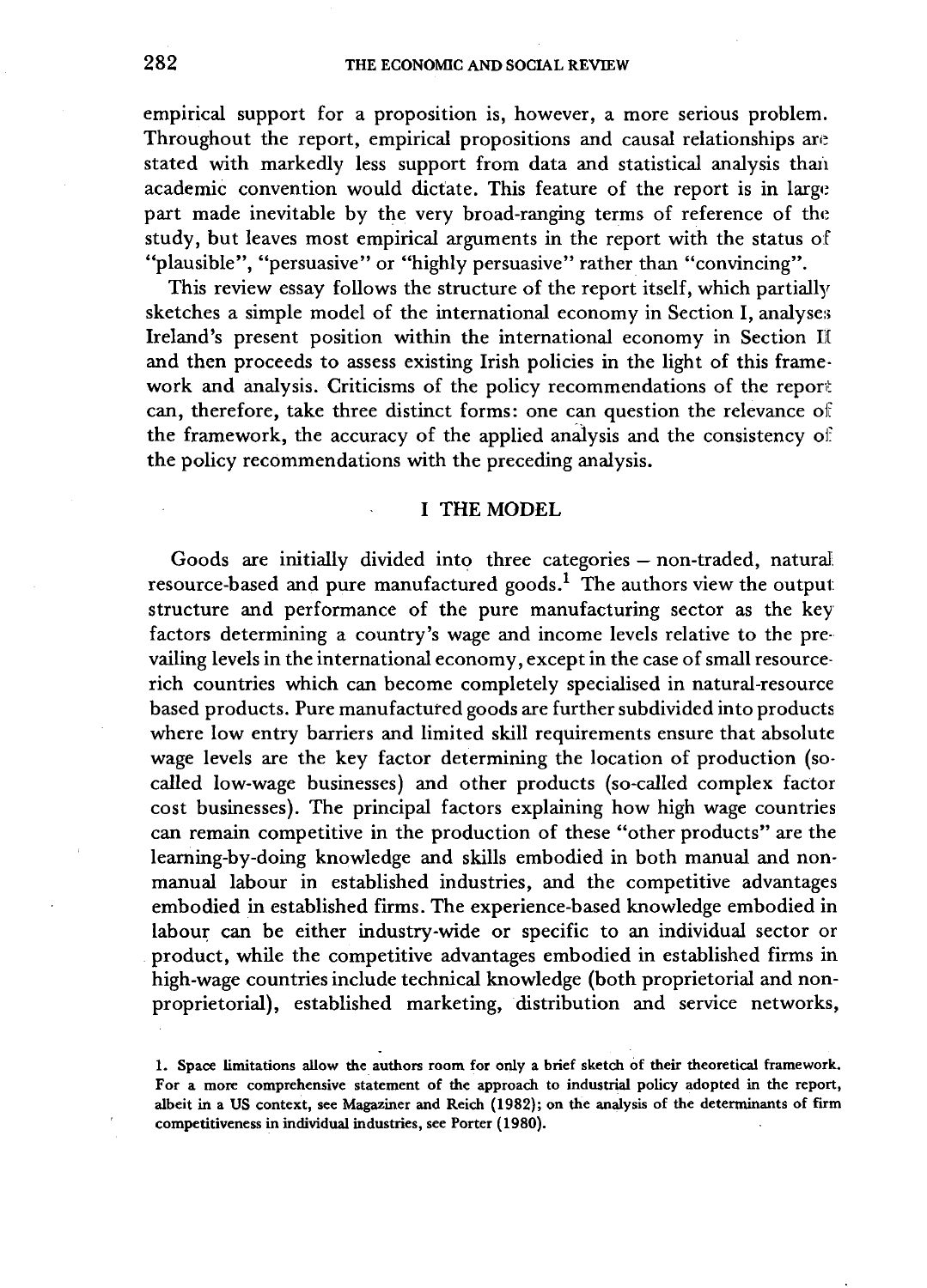**brand loyalty, etc. The levels of development of an economy's physical infrastructure and of its non-traded goods sector play an important supporting role in enabling high-wage countries to remain competitive in complex factor cost businesses. Inter-country interest rate differentials and associated capital scarcity problems for newly-industrialising countries are considered to be of relatively limited importance.** 

**There is clearly much in this framework that is intuitively plausible, in particular the emphasis on experience-based skills and the existence of entry barriers facing would-be entrants into an industry. It can be forcefully argued that a framework of this type is essential in understanding why Irish industrialisation has been so limited given Ireland's low wages**  *and* **low capital costs relative to its trading partners. However, the conceptual richness of the framework is purchased at a substantial cost. It is impossible to model the varied types of learned experiences of both firms and workers in a formal manner, and hence it is impossible to derive rigorous policy conclusions. Though rigour is often purchased at the expense of reality, a primary advantage of a formal model is that one is forced to confine one's choice of outcomes to the set of** *feasible* **outcomes, and is thereby prevented from developing policies directed at an infeasible outcome.<sup>2</sup> A number of general policy implications of the Telesis framework can, however, be stated. First, market failure is endemic in a world characterised by experience-based infant industry-type learning — when either such learning is jointly shared by many agents, or when capital markets are imperfect. Hence, there is in general a need for widespread state intervention. Second, since the exact nature of the market failure will vary from industry to industry, the state requires a variety of distinct micropolicy tools to deal appropriately with, each case; as Magaziner and Reich (1982, p. 332) note, "if an industrial policy is to enhance the economy's international competitiveness, it must do so with a scalpel rather than a sledgehammer". Industrial policy, in this perspective, is** *micro* **policy, in the sense that the need for intervention and the type of policy required will vary across sectors and industries. A somewhat paradoxical implication of this perspective is that very few broad cross-sectoral policy conclusions can be drawn if the forms of market failure do indeed vary between industries!** 

### **II THE APPLIED ANALYSIS**

**The Telesis analysis of existing industry in Ireland divides it into two** 

**<sup>2.</sup> It is this author's opinion that in at least one key instance, discussed below, Telesis did in fact fall into this trap.**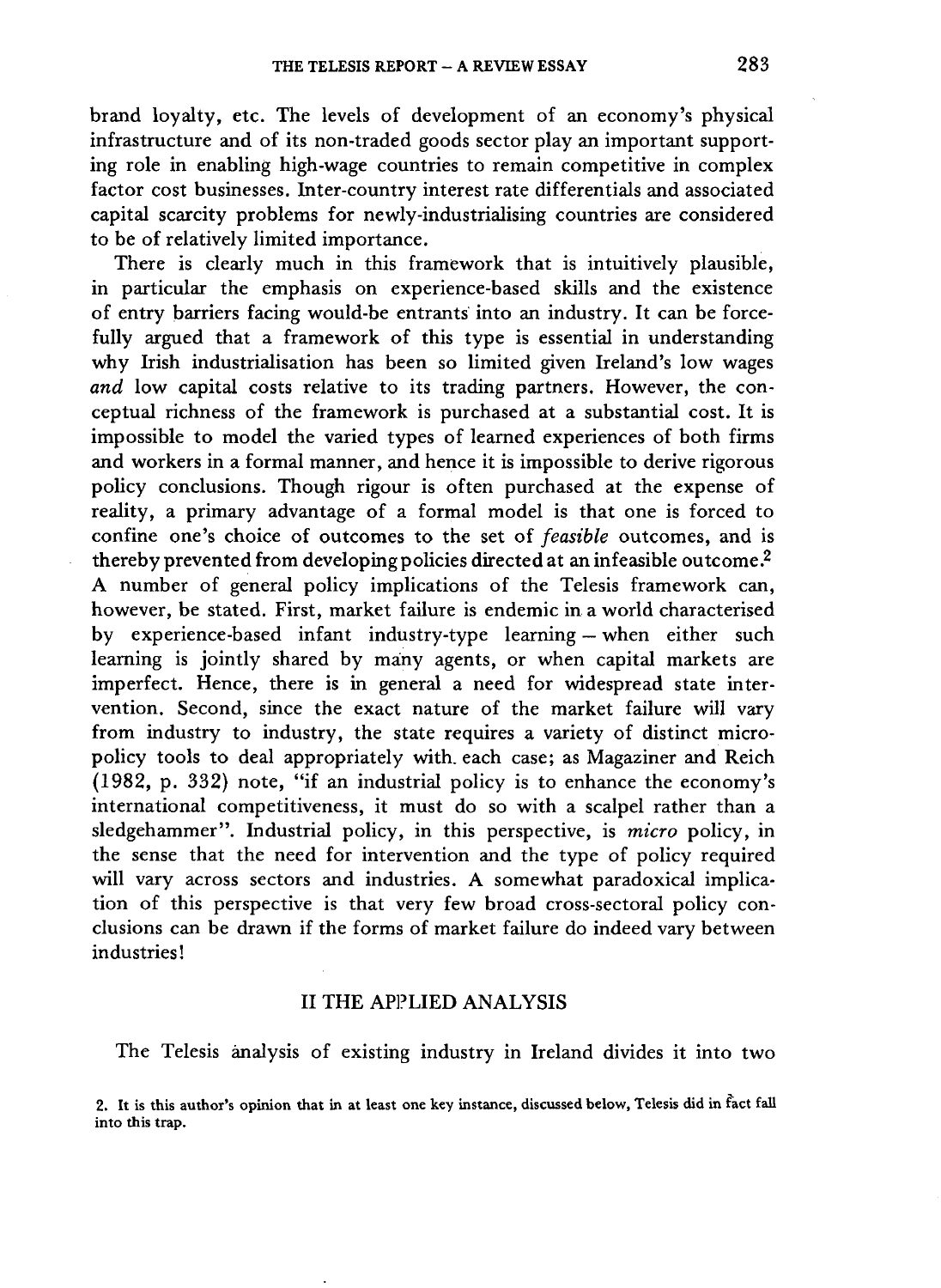**categories, indigenously-owned firms and subsidiaries of foreign firm:;. The analysis of indigenous industry's performance is wide-ranging if somewhat depressing, given the estimated 28 per cent decline in indigenous traded sector employment during the 1970s. One major achievement of the analysis deserves specific mention — the discrediting of the "old vs. new" Irish industry dichotomy. The argument that this distinction is empirically unsound is developed convincingly,<sup>3</sup> and its replacement by a "traded/ non-traded" distinction is attractive in that it substitutes a theoriticallybased categorisation for one based on administrative criteria. From its analysis of the barriers to expansion of indigenous industries, Telesis concludes that:** 

- **1. the food-processing industry is experiencing disappointing development due to problems with the cost, quality and seasonality of its inputs;**
- **2. the primary problems of existing firms outside the fast-contracting "low wage business" sector are those of inadequate size and the associated failure to penetrate markets beyond the UK;**
- **3. the existence of skill and minimum scale barriers facing would-be indigenous producers is the primary cause of the very poor linkages performance of the foreign-owned industry sector; and**
- **4. problems with high cost non-traded inputs, particularly energy and packaging materials, exact significant cost penalties in a number of sectors, while infrastructural weaknesses are, in general, not a major barrier to expansion.**

**Assessment of the empirical validity of these conclusions would require more conclusive and systematically presented data than are in the report, but the analysis Telesis presents is extremely persuasive. While some of the analysis can hardly be described as novel (e.g., the discussion of the foodprocessing industry), the clear development of the traded/non-traded dichotomy and the almost excessively detailed discussion of the indigenous traded-goods sector are very useful contributions. It is, however, regrettable that no consideration was given as to** *why* **existing firms in the traded-goods sector are of inadequate size and have not expanded into non-UK markets, since it is the answer to that question which would reveal whether or not policy intervention is required and what form it should take.** 

**The primary engine of growth in the Irish manufacturing sector in the** 

**<sup>3.</sup> The report shows that the bulk of indigenous exports is attributable to "old" firms (i.e., established pre-1967), that "new" indigenous industry is primarily directed at the domestic market, and that, with a couple of notable exceptions, the large successful indigenous producers are concentrated in sectors protected by transport costs.**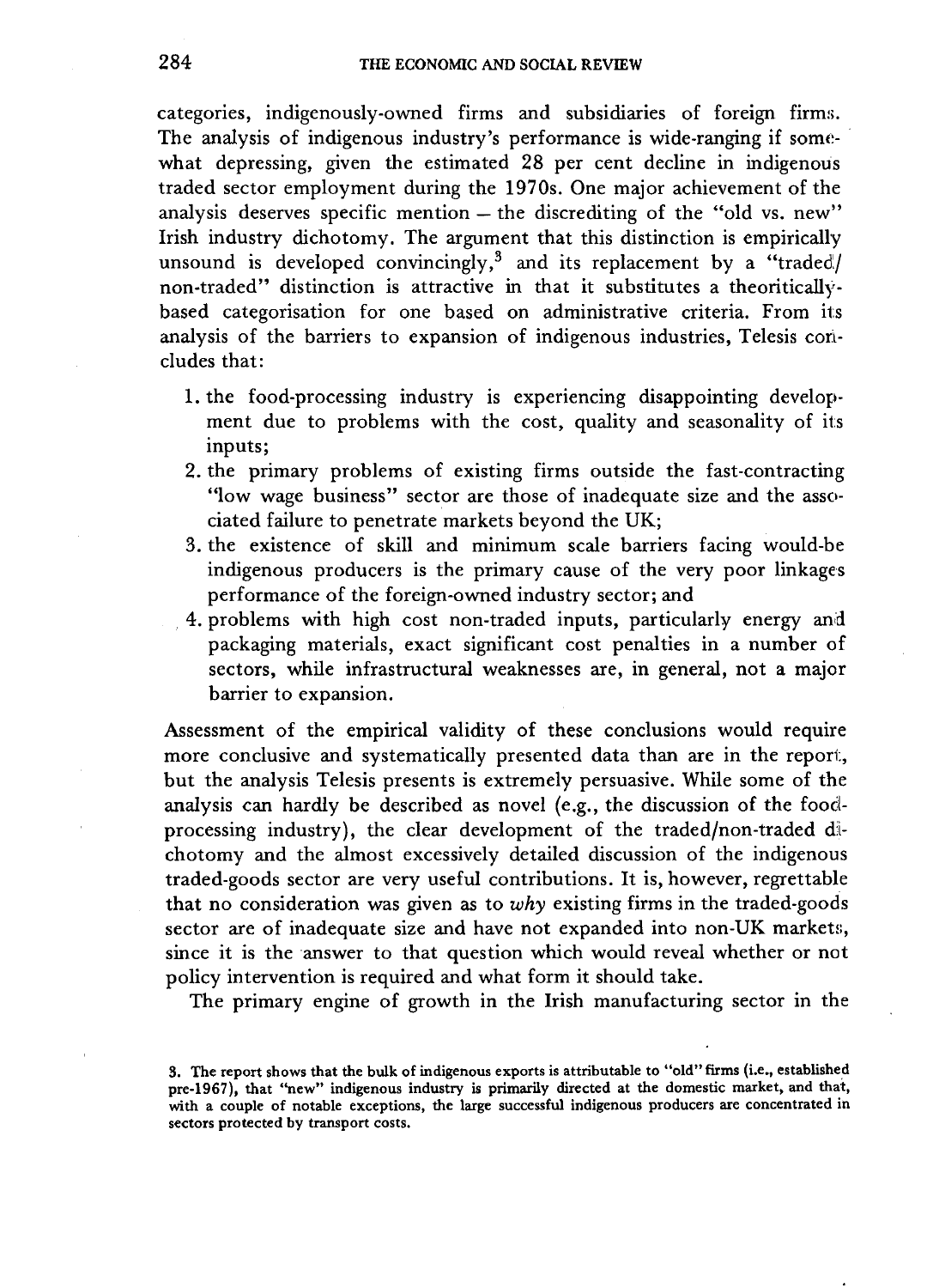**past two decades has been the on-going expansion of export-oriented foreigncontrolled industry operating in Ireland. Telesis provides an interesting discussion of a number of the sectors in which foreign investment has been concentrated, although the chapter is perhaps marred by excessive detail and insufficient structure. The main theme of the discussion is that the typical project located in Ireland is a relatively low-skill manufacturing/ assembly unit with limited linkages to the domestic economy, limited R and D and marketing activities, and with none of the business's "key competitive elements" located in Ireland. This assessment of the characteristics of foreign-owned industry, in general, and the electronics industry, in particular, has generated significant controversy, and is in marked contrast**  with the view suggested by the Industrial Development Authority (IDA) **and implicitly embodied in the "new vs. old" industry paradigm. The Telesis perspective is persuasively presented, although the consciously non-academic method of data collection and presentation used in the report prevents a rigoraus empirical testing of the legitimacy of the conflicting perspectives.** 

**Trade-theoretic economic intuition, however, suggests that the Telesis position on this issue is broadly correct. In general, one would expect the characteristics of export-oriented direct foreign investment (DFI) which a country attracts to reflect the host country's labour skill levels, the level of development of its non-traded goods sector and infrastructure and its government's industrial policies. Ireland is a small region of a large freetrade area with relatively low wages and little profit taxation. It has few sub-supplying industries, few sector-specific skills and knowledge and a physical infrastructure with significant limitations. Furthermore, its research/education system, if only for economies-of-scale reasons, provides an environment for R and D activities less favourable than that of other European Community (EC) countries. One would consequently predict that Ireland's foreign-owned industry would in large part have the characteristics which Telesis attributes to it — i.e., a sector consisting primarily of relatively low skill manufacturing/assembly units with limited linkages. It should be stressed, however, that the project characteristics identified by Telesis should not be viewed as flaws intrinsic to DFI** *per se* **(and, by extension, to Ireland's industrialisation strategy) but rather as characteristics which reflect the level of Irish industrial development. Thus, one observes low linkages and few R and D activities among foreign subsidiaries in Ireland**  *because* **the inadequacies of the sub-supply and non-traded goods industries and the R and D environment are such that projects with such attributes locate elsewhere.** 

**Yet while the Telesis description of foreign industry operating in Ireland is probably correct, and does make a useful contribution as a demythologising exercise, the discussion of the "foreign" sector in the report is seriously**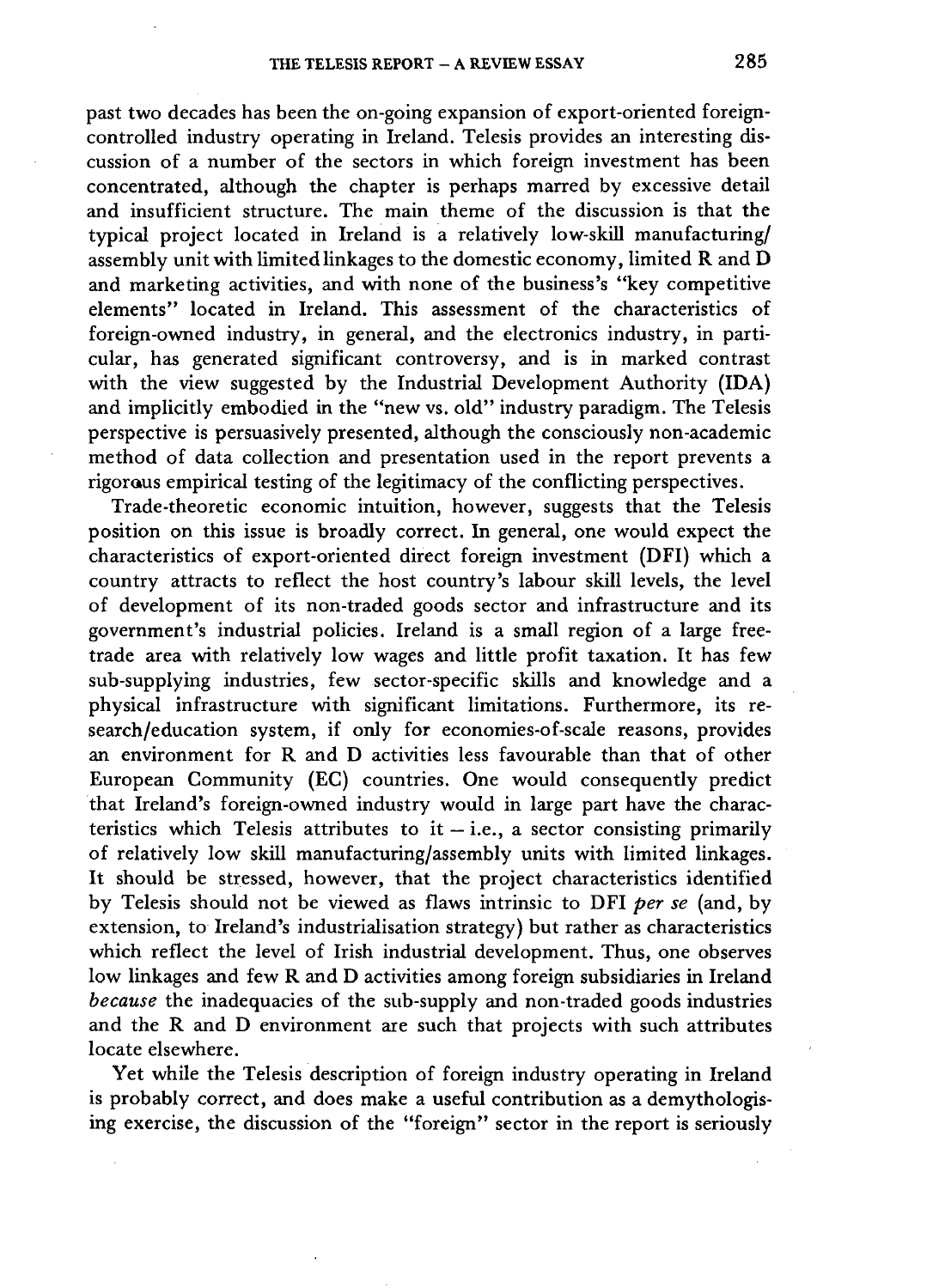**flawed in that the focus of the discussion is of limited interest to Irish industrial policy-making, at least within any meaningful time horizon. The formulation of appropriate policies for the development of the foreign sector requires insight into (1) expected trends in the scale of the foreign sector given unchanged incentives and unchanged wage levels in Ireland relative to those of her trading partners, (2) the probable effects of changes in the incentives system on the scale of the foreign sector and (3) the sensitivity of the scale of the foreign sector to changes in Ireland's wage levels relative to her trading partners. While the Telesis discussion provides some partial and unsystematic insights into the first two of these issues, its primary emphasis is on the sensitivity of Ireland's foreign-owned sector to** *significant* **increases in Ireland's wage levels relative to those of her trading partners (NESC, Report No. 64,p. 155). Given the less-than-rosy forecasts of probable labour demand trends implicit in the Telesis analysis of both indigenous and foreign-owned industry, even the most casual analysis of the supply/ demand arithmetic of the Irish labour market would suggest that this emphasis is fundamentally misplaced. Had the analysis attempted to examine the set of factors affecting the supply of DFI to the Irish economy, and the potential effect of domestic policy changes on the quantity supplied, industrial policy formulation would have been better served.** 

### **III THE POLICY RECOMMENDATIONS**

**Considering briefly the main features of the report's package of policy recommendations, one major theme in the Telesis critique of existing policies and the method of their execution is the argument that the present operation of the grant schemes requires** *unnecessarily* **large state expenditures,<sup>4</sup> due to the failure of grant-giving agencies to use of their** *discretionary* **grantgiving powers to minimise state outlays. This argument underlies the recommendation that average grant levels for foreign projects be substantially reduced and that indigenous non-traded goods projects receive no aid. The evidence presented by Telesis in support of their position is very persuasive although not conclusive,<sup>5</sup> as indeed the authors agree (p. 198). On a priori grounds alone, however, it is clear that the incentives for state agencies to eliminate economically unnecessary expenditures can be weakened by such factors as political and regional pressures, the need to maintain a balance between grants to foreign and indigenous firms, the desire to minimise** 

**<sup>4.</sup> State expenditures are unnecessarily large in the sense that projects which receive state aid would have proceeded with markedly less or even no state aid.** 

**<sup>5.</sup> Conclusive proof would require (1) careful ex-post identification of projects which have received unnecessary state funding and (2) some means of demonstrating that, say, the IDA is performing inadequately in identifying such projects ex-ante, taking account of the limited data available to it.**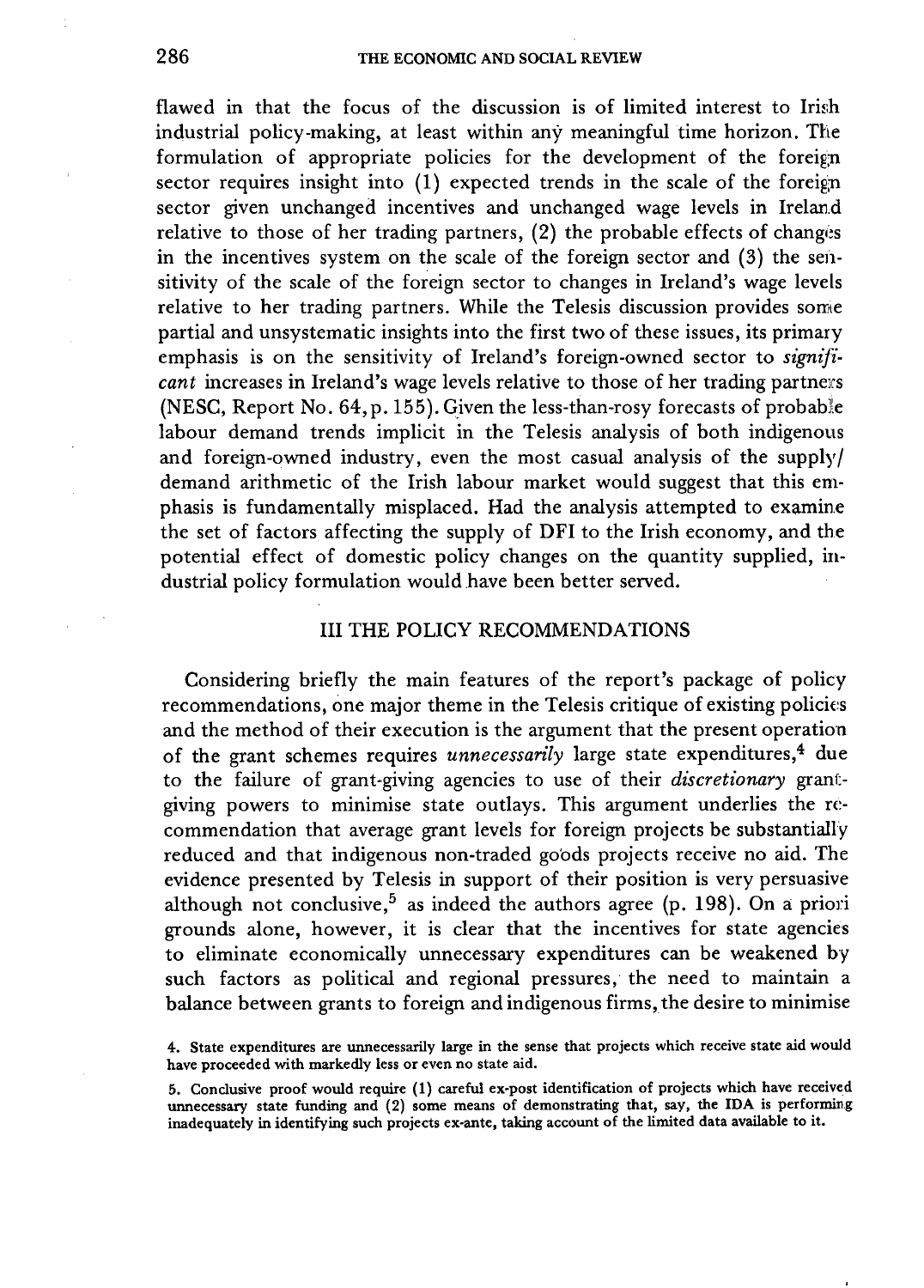**failure rates and maximise employment growth rates in** *grant-aided* **firms, etc. This suggests that at least some unnecessary outlays of state funds would be observed. If the Telesis position on this issue is substantially correct, its recommendation on guide-lines for average grant levels seems an appropriate immediate response; the long-term policy problem is, however, one of designing an appropriate incentive structure within which state grant-providing agencies would operate — a far from easy task! In this regard, the report's emphasis on the need for a more careful monitoring of state agencies and expenditures seems an appropriate one, although practical implementation may pose problems.** 

**A second major theme in the report's policy recommendations is the need for greater emphasis on indigenous industry relative to foreign firms — a recommendation also advocated by the NESC. Despite the strong intuitive and political appeal of a more "nationalist" strategy, it is a recommendation which contradicts much of Telesis's own analysis. The applied analysis section of the report argued effectively that Ireland's industrialisation to date has been based almost exclusively on its cost competitiveness as an intra-EC production/assembly location for transnational enterprises. This analysis suggests that heavy emphasis on attracting foreign investment represents the most appropriate exploitation of Ireland's "comparative advantage" — a suggestion which is supported by the evidence on the significantly higher grant cost per job in indigenous relative to foreign industry. Since both actual employment trends and grant cost per job measures provide strong market signals concerning the relative cost efficiency of promoting foreign-owned rather than domestic industry, it is clear that a particularly strong set of arguments is needed if one is to support the "greater indigenous emphasis" strategy. In fact, the only argument which Telesis offers on this issue is a rather loose cross-sectional argument along the lines that "high-income industrialised countries do not rely heavily on DFI; therefore, if Ireland wants to become a high-income country, it cannot rely on heavy inflows of DFI". The probable germ of truth in this argument is that, were Ireland a high income industrialised country, it would have a strong group of indigenous traded-goods sector firms. This, however, tells us little about an appropriate stragegy for** *moving towards* **a high-income economy position.<sup>6</sup> The absence of any careful discussion in the report concerning an appropriate industrialisation strategy for Ireland leaves the Telesis position on the "indigenous vs. foreign" issue essentially unsupported.** 

**<sup>6.</sup> Optimal strategy might, for example, involve relying on foreign investment to encourage the development of the non-traded goods sector and the development of experienced-based skills in the work-force, ultimately creating the factor endowment conditions in which indigenous industry could prosper.**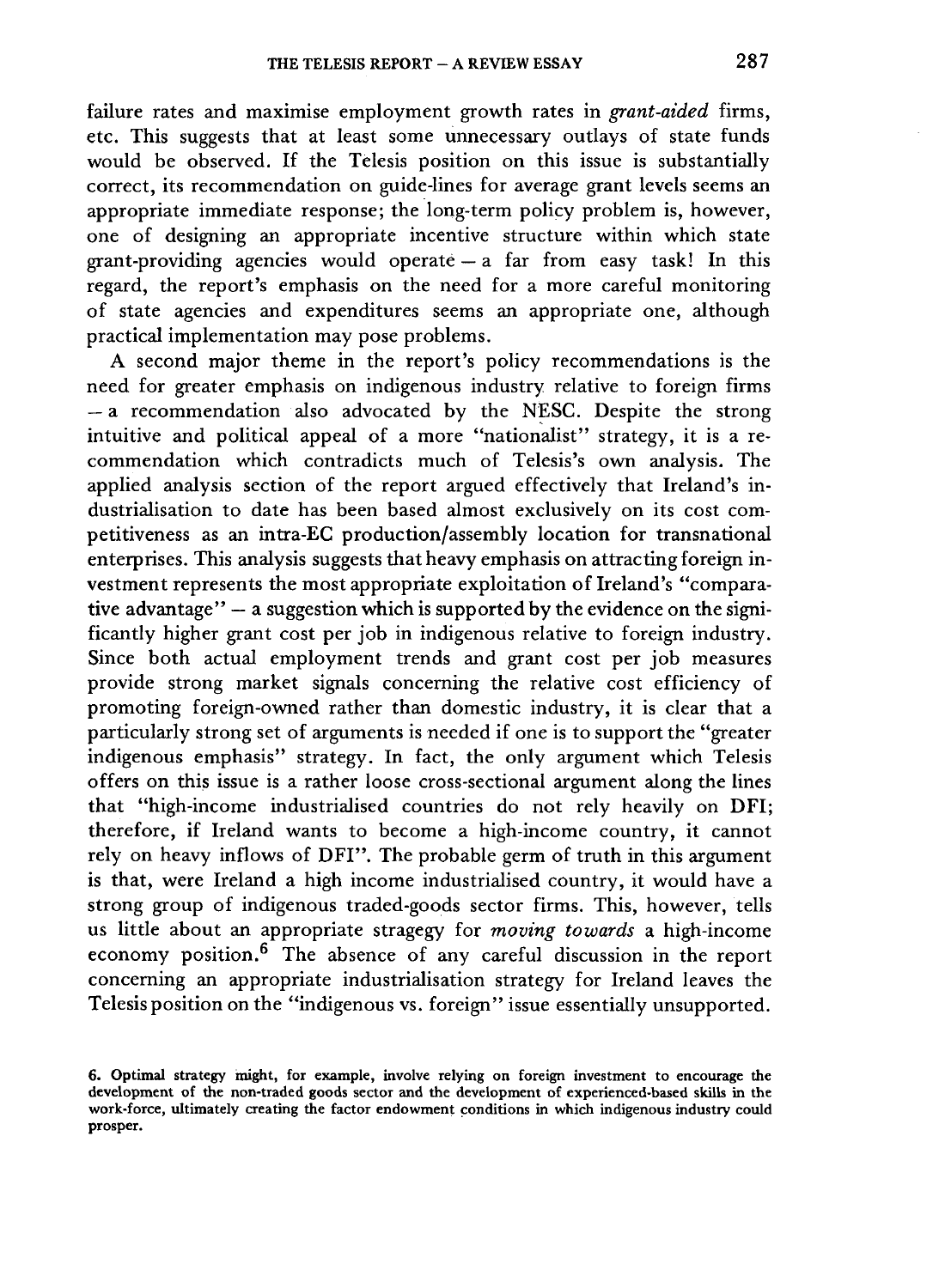**In fact, the entire focus of the discussion on the respective roles of foreign and indigenous industry in Ireland's movement towards a high income economy position is probably irrelevant except in the context of some very long-run planning horizon. The likelihood of on-going excess-supply pressure in the Irish labour market for many years to come suggests that the important issue in the "foreign vs. domestic" debate is the relative efficiencies of the two categories in generating employment expansion at existing**  Irish relative wage levels, rather than in sustaining a movement to higher **wage levels relative to our trading partners.** 

**A third theme in the policy discussion concerns the inadequacies of the small firm focus of many of the policies designed to develop indigenous industry, as dramatically captured by the image of the strong public agency hand-holding small weak firms. Telesis places strong emphasis on the need to establish large structurally sound firms. This emphasis is consistent with both its "trade model", which stresses the competitive advantages of long established firms and the high costs of entering export markets, and also with its analysis of the weaknesses of existing indigenous firms, which notes the limited capabilities of small firms to enter export markets and the unreliability problems associated with small sub-supplying firms. The report's recommendations as to how such companies should be established and promoted, and the altered role which this would imply for the IDA, seem to this author to be both imaginative and well thought-out.** 

**A fourth key policy theme in the report concerns the need for use of a broad package of policy instruments instead of what the consultants see as the present excessive reliance on the capital grants scheme. The theoretical legitimacy of this recommendation is unquestionable; it is perhaps the most robust theorem of welfare economics that a market failure should be addressed by the most directly targetted policy tool, and that, hence, given a number of forms of market failure, there will be a need for a corresponding range of policy tools.<sup>7</sup> The consultants' comparison of Ireland's set of policy tools with those of other countries, the dramatic quantitative differences between export assistance and capital grants, for example, and the persuasive argument made that the leverage of capital grants may in many cases be very limited provide a convincing case for broadening the set of policy tools in effective use in Ireland.** 

**While it would be easy to debate at length the strengths and weaknesses of the set of policy recommendations contained in the report, it is easy to miss the weakest element in the set of recommendations — the omissions. The Telesis "world-view", where established firms and "core" regions have strong** 

**<sup>7.</sup> Problems of administrative costs and the desirability of avoiding an intervention system of extreme complexity may, however, make it desirable to use a relatively small set of policy tools.**